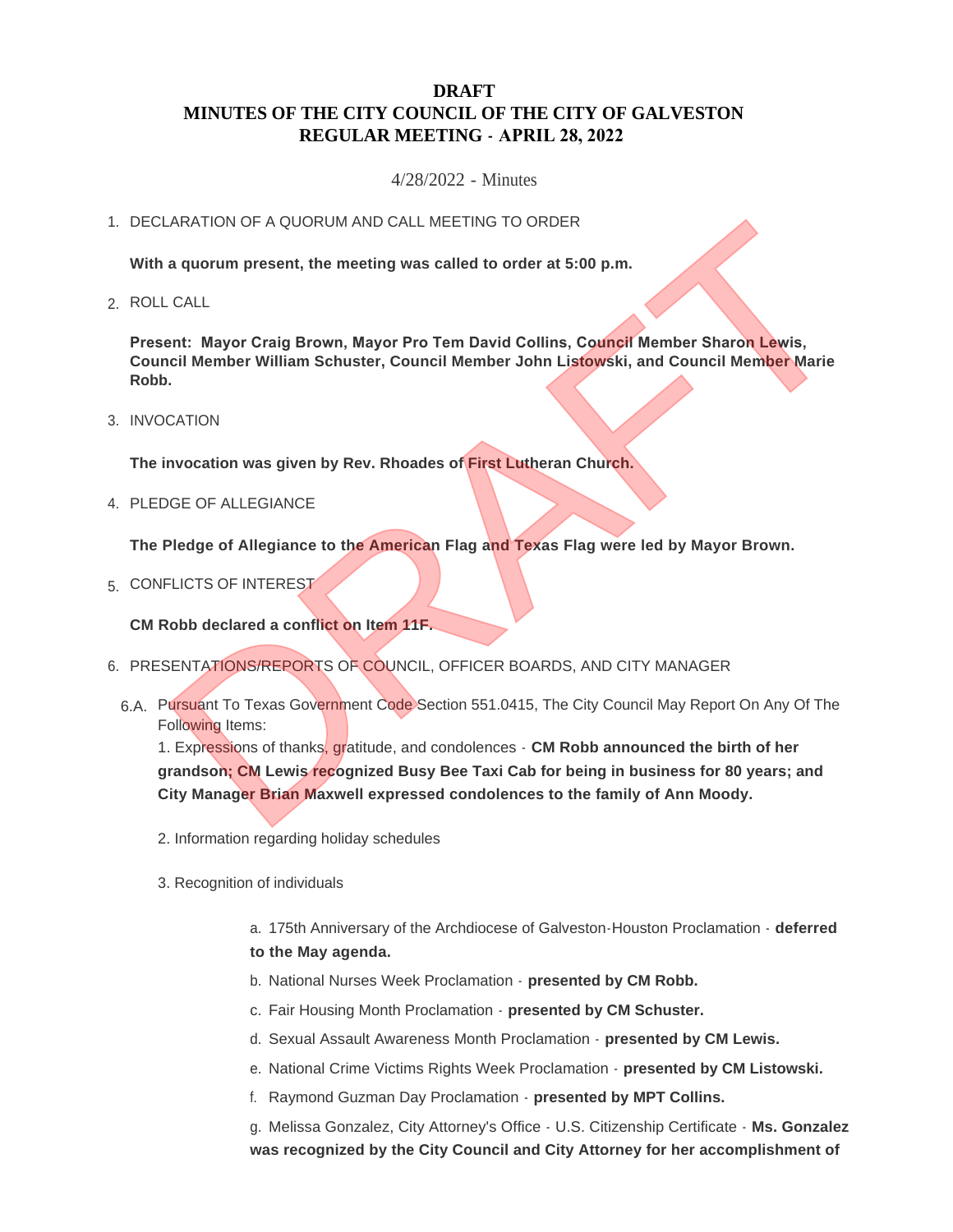4. Reminders regarding City Council events - **Mayor Brown reminded everyone of the City Election being held on May 7, 2022.**

- 5. Reminders regarding community events
- 6. Health and safety announcement
- 7. COMMUNICATIONS AND PETITIONS

**Claims: 22-019 - Leslie Perez; 22-020 - John Casados; 22-021 - Jesenia Lopez; 22-022 - Ethan Troung, DDS; 22-023 - James Collins; 22-024 - Terry Ritter; 22-025 - David Cangelosi; 22-026 - One Gas Company; 22-027 - Adrienne Exum; 22-028 - One Gas Company.**

# PUBLIC HEARINGS 8.

8.A. Consider For Approval An Ordinance Of The City Of Galveston, Texas Amending The 2015 Galveston Land Development Regulations, By Amending Article 5, Signs, Section 5.105, "Exceptions" To Provide For Buildings Exceeding An 800 Foot Distance From The Abutting Right Of Way Within (Hi) Heavy Industrial Or (Li) Light Industrial Zoning Districts; And To Amend Table 5.107, "Signs In Commercial (C), Heavy Industrial (Hi), And Light Industrial (Li) Districts, And To Amend Section 5.201 "Definitions"; Planning Case Number 22za-003; Making Various Findings And Provisions Related To The Subject. (T. Tietiens) i. Health and safety announcement<br>
MUNICATIONS AND PETITIONS<br>
IS: 22-019 - Leslie Perez; 22-020 - John Casados; 22-021 - Jesenia Lopez; 22-022 - Ethan<br>
Ing, DDS; 22-023 - James Collins; 22-024 - Terry Ritter; 22-025 - Davi

**Ordinance No. 22-019 was read by caption. Executive Director Tim Tietjens provided staff comments. The public hearing was opened and closed with no public comments. Motion was made by Mayor Brown, second by CM Robb, to approve the ordinance. Unanimously approved.**

8.B. Consider For Approval An Ordinance Of The City Of Galveston, Texas, Changing The Zoning From Commercial (C) Zoning District To Heavy Industrial (HI) Zoning District On Property Commonly Known As 1201 And 1228 Harborside Drive And Which Properties Are Legally Described As Lots 8 – 14, Southeast Block 732, And Part Of Adjacent 12th Street, In The City And County Of Galveston, Texas. Planning Case Number 22P-016; Making Various Findings And Provisions Related To The Subject. (A. Montalvan)

**Ordinance No. 22-020 was read by caption. Adriel Montalvan provided staff comments. The public hearing was opened. Greg Lewis spoke in favor of the zoning change on behalf of the owners. The public hearing was closed. Motion was made by CM Robb, second by CM Listowski, to approve the ordinance. Unanimously approved.**

9. PUBLIC COMMENT

**Non-Agenda Items: Bert Dagnon, Carly Gibson, Tiffany Gibson - issues with City Marshal's Office; Tarris Woods - uses for the 30th Street Pump Station; and Sheila Bell - floods, lifejackets.**

- 10. ORDINANCES (NOT REQUIRING PUBLIC HEARINGS)
	- 10.A. Consider For Approval An Ordinance Of The City Of Galveston, Texas, Amending "The Code Of The City Of Galveston 1982, As Amended", Chapter 34, "Traffic" Article V. Stopping, Standing Or Parking", Division 1. Generally, Section 34-110(A), "Seawall Residential Parking District – No Parking; Exemption With Parking Permit" To Add Both Sides Of Avenue R1/2 From 35th Street To 37th Street; Making Various Findings And Provisions Related To The Subject; Providing For An Effective Date. (Legal)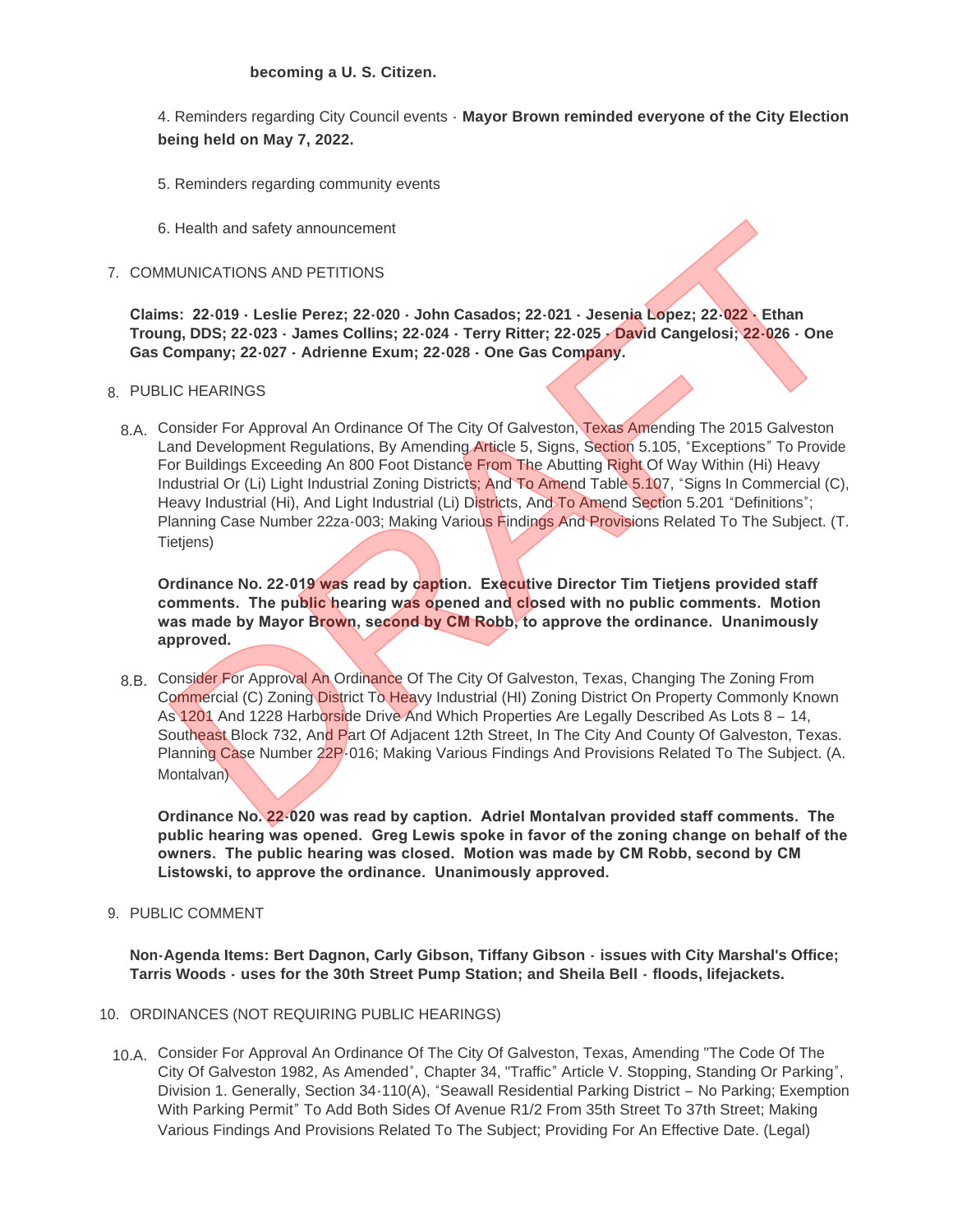**Ordinance No. 22-021 was read by caption. Motion was made by CM Schuster, second by Mayor Brown, approving the ordinance with an effective date when the signs are installed. Unanimously approved.**

10.B. Consider For Approval Renewing An Ordinance Of The City Of Galveston, Texas, Amending Chapter 26 "Parks And Recreation" And Sections Thereunder; Adopting The Youth Services Standards Of Care For 2022, Thereby Defining Minimum Standards Of Care By Which The City Of Galveston And Its Recreation Department Will Operate The City's Youth Recreational Programs; Providing For An Annual Review And Re-Adoption Date Thereafter; Making Various Finding And Provisions Related To The Subject. (B. Sanderson)

### **Ordinance No. 22-022 was read by caption. Motion was made by CM Robb, second by CM Schuster, to approve the ordinance. Unanimously approved.**

10.C. Consider For Approval An Ordinance Of The City Council Of The City Of Galveston, Texas, Amending Chapter 2 "Administration", Article IV "Boards, Commissions, And Committees", Division 3 "Galveston Cultural Arts Commission", Of "The Code Of The City Of Galveston, 1982, As Amended"; Amending The Prescribed Meeting Location; Providing For Findings Of Fact And Providing For An Effective Date (Legal).

**Ordinance No. 22-018 was read by caption. Motion was made by CM Robb, second by MPT Collins, to approve the ordinance. Unanimously approved.**

11. CONSENT ITEMS - The Following Items Shall Be Considered For Action As A Whole, Unless One Or More Council Members Objects. The City Manager Is Authorized To Execute All Necessary Documents Upon Final Approval By The City Attorney.

## **Motion was made by Mayor Brown, second by CM Robb, to approve Consent Items 11A through 11V, except Item 11F. Unanimously approved.**

11.A. Consider For Approval A Resolution Of The City Of Galveston, Texas Finding That CenterPoint Energy Houston Electric, Llc's Application For Approval To Amend Its Distribution Cost Recovery Factor Pursuant To 16 Tex. Admin. Code § 25.243 To Increase Distribution Rates Within The City Should Be Denied; Finding That The City's Reasonable Rate Case Expenses Shall Be Reimbursed By The Company; Finding That The Meeting At Which This Resolution Is Passed Is Open To The Public As Required By Law; Requiring Notice Of This Resolution To The Company And Legal Counsel. (Legal) Review And Re-Adoption Date Thereafter; Making Various Finding And Provisions Related To The<br>
brighter. (B. Sanderson)<br>
Drahlance No. 22-202 was read by caption. Motion was made by CM Robb, second by CM<br>
Britistier, to app

#### **Resolution No. 22-009**

11.B. Consider For Action A Resolution Of The City Council Approving An Interlocal Agreement Between The City And The Park Board For The Conduct Of Hotel Occupancy Audits By The City Auditor For Twenty Audits And Authorizing The City Manager To Execute The Agreement On Behalf Of The City. (Legal)

Resolution No.

- 11.C. Consider For Approval The City Of Galveston Draft Hazard Mitigation Plan For Submittal To TDEM And FEMA For Approval. (M. Morgan Sr)
- 11.D. Consider For Approval An Economic Development Grant Agreement Between The City Of Galveston And Industrial Development Corporation Of The City Of Galveston Texas Approving Funding To City Of Galveston For Parks Maintenance Package #4, In The Amount Of \$600,000 For Improvements To Hooper Field (B. Sanderson)
- 11.E. Consider For Approval Authorizing The City Manager To Execute A Texas Department Of Transportation, Aviation Division, Group 1 Airport Rescue Plan Act (ARPA) Grant Agreement For \$2,045,270 To Provide Construction Services To Rehabilitate And Mark Runway 18-36 At The Scholes International Airport Upon The Review And Approval Of The City Attorney (M. Shahan).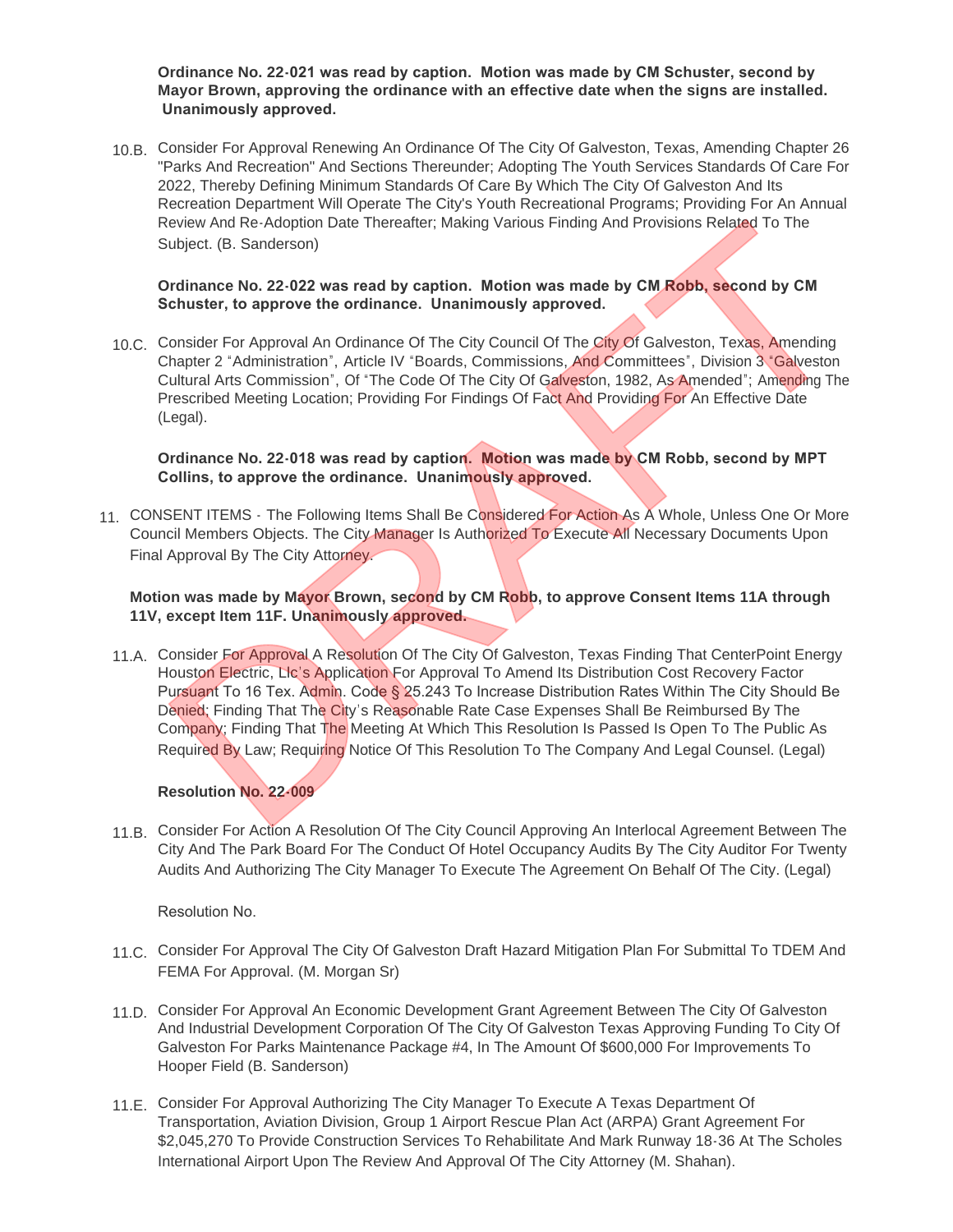11.F. Consider Adopting Resolution No. 22-XXX Granting A Pipeline Easement Across City Property To Texas International Terminals. Authorizing The City Manager To Execute All Necessary Documents Upon Final Approval By The City Attorney. (R. Winiecke)

International Airport Upon The Review And Approval Of The City Attorney (M. Shahan).

**Motion was made by CM Listowski, second by Mayor Brown, to defer Item 11F. The motion passed 5-0; CM Robb declared a conflict and abstained from voting on this item.**

- 11.G. Consider For Approval A Quote From Landscape Arts, Inc. In The Amount Of \$19,811.00 For Trees, Irrigation Extension, And Some Tree Maintenance At Crockett Park. (D. Anderson)
- 11.H. Consider For Approval Awarding The Annual Contract For The Purchase Of Pipes, Parts And Fittings (Bid 22-04) To Fortline Water Works, Accurate Utility Supply, Core & Main LP, Coborn Supply Company And Ferguson Enterprises. Authorizing City Manager To Execute All Necessary Documents Upon Final Approval By The City Attorney. (T. Pedraza) Consider For Approval A Quote From Landscape Arts, Inc. In The Amount Of \$19,811.00 For Trees,<br>rigation Extension, And Some Tree Maintenance At Crockett Park. (D. Anderson)<br>Consider For Approval Awarding The Annual Contrac
- 11.I. Consider For Approval The Ratification For The Emergency Rental Of A Street Milling A Machine Through R.B. Everett In The Amount Of \$19,800.00. (T. Pedraza)
- 11.J. Consider Of Approval Utilizing The Texas Rural Water Association To Provide Various Required TCEQ Trainings To The Collections & Distribution Staff In House At The New Public Works Facility In An Amount Not To Exceed \$20,000.00. (T. Pedraza)
- 11.K. Consider For Approval The Sole Source Repair (2) Submersible Pumps For Airport Wastewater Plant In The Amount Of \$ 23,757.09 With K2 Services.
- 11.L. Consider For Approval The Ratification Of Utilizing T-Construction, AWC, Sprint Waste, K2 Services, United Rentals, Rangeline Tapping, Xylem, And Serpentex For The Emergency Repairs Caused By A Struck Force Main On November 29th 2021 In The Total Accumulated Amount Of \$304,537.00. (T. Pedraza)
- 11.M. Consider For Approval The Additional Annual Funding Of \$18,900.00 For Professional Legal Services From The Law Firm Of Lloyd Gosselink Related To Water And Sewer Legal Issues. Authorizing The City Manager To Execute All Necessary Documents Upon Final Approval By The City Attorney. (T. Pedraza)
- 11.N. Consider For Approval The BuyBoard Purchase Of Thirty-Three (33) Traffic Signal Battery Backup Units Through Texas Highway Products, Ltd. As Phase One Of A Four Phased Project, For A Total Cost Of \$223,708.00. Authorizing The City Manager To Execute All Necessary Documents Upon Final Approval By The City Attorney. (T. Pedraza)
- 11.O. Consider For Approval The \$10,000 Increase To Purchase Order P2250318 Originally \$14,900, For The Use Of Our Sewer AI Inspection Software. Authorizing The City Manager To Execute All Necessary Documents Upon Final Approval By The City Attorney. (T. Pedraza)
- 11.P. Consider For Approval, Awarding Bid #22-02 Electrical Services To Crescent Electric And Henry Beall Enterprises Inc. Dba A & H Electric For A Term Of (3) Years With (2) One-Year Auto Renewals, Authorizing The City Manager To Execute The Contract Upon The Review And Approval Of The City Attorney. (C.Kenworthy)
- 11.Q. Consider For The Approval Allowing The Fleet Facility To Purchase The Listed Rolling Stock (One Used 2015 Tahoe PPV) And Associated Equipment From Siddons Martin Emergency Group Who Was The Only Bidder For A Total Price Of \$36,500 And Authorize The City Manager To Execute The Contract Upon Final Approval By The City Attorney. (D. Smith)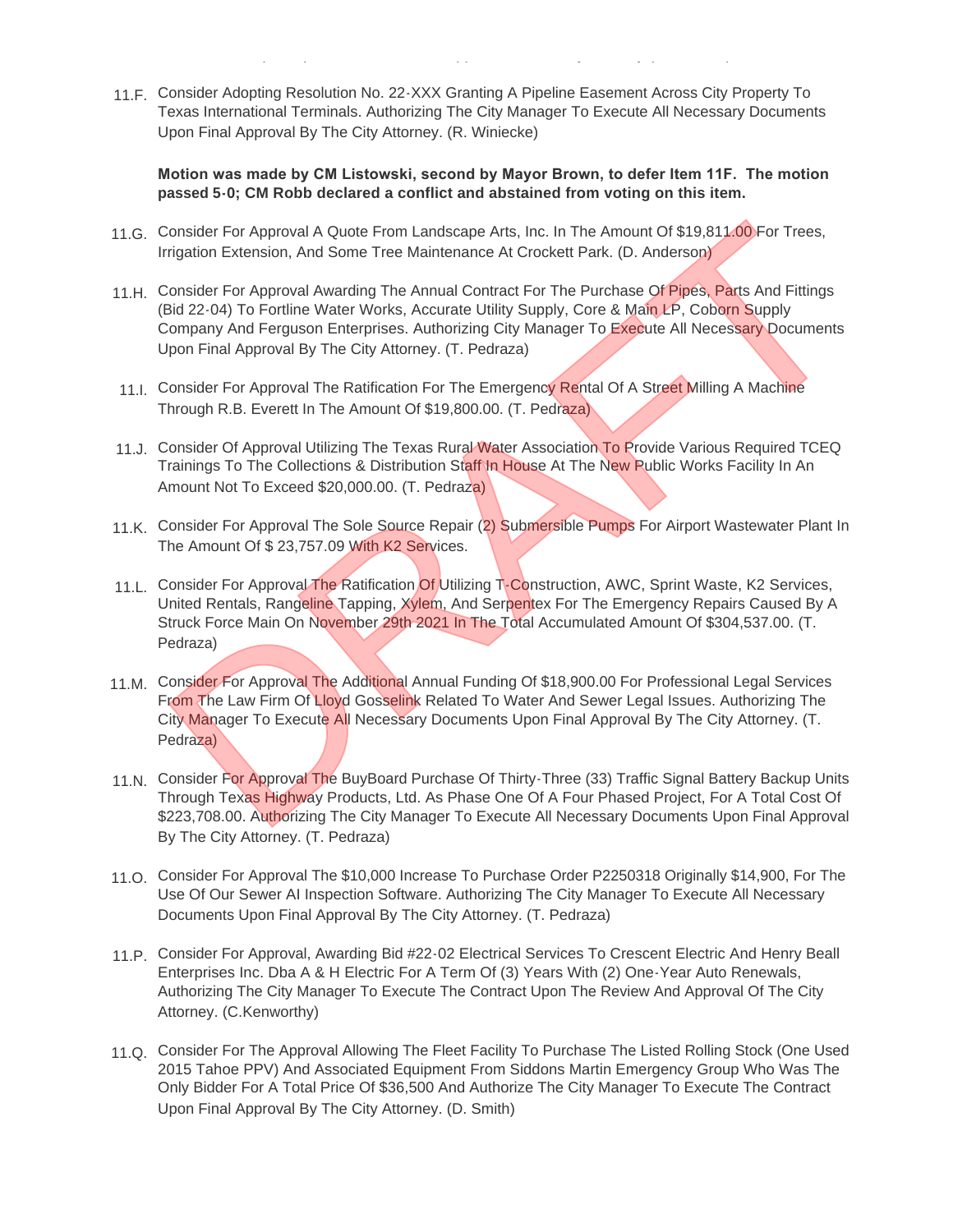- 11.R. Consider For The Approval Allowing The Fleet Facility To Purchase The Listed Rolling Stock (PD Patrol PPV Tahoe's) And Associated Equipment From Caldwell Country Chevrolet Through Buy Board For A Total Price Of \$867,724 And Authorize The City Manager To Execute The Contract Upon Final Approval By The City Attorney. (D. Smith)
- 11.S. Consider For The Approval Allowing The Fleet Facility To Purchase The Listed Rolling Stock (4 HD Service Trucks) And Associated Equipment From Silsbee Ford Through Good Buy For A Total Price Of \$274,240.30 And Authorize The City Manager To Execute The Contract Upon Final Approval By The City Attorney. (D. Smith)
- 11.T. Consider For Approval Minutes Of The March 24, 2022 Workshop And Regular Meeting. (J. Williams)
- 11.U. Consider For Approval An Agreement With Main Lane Industries, Ltd. In The Amount Of \$2,109,939.00 For The Downtown Streetscape Project On 23rd Street From Church To Harborside, And Authorize The City Manager To Execute The Contract Upon Final Approval By The City Attorney. (D. Anderson)
- 11.V. Consider For Approval An Interlocal Agreement With The Texas Department Of Transportation Allowing City Of Galveston Police Officers To Provide Law Enforcement And Traffic Control Operations On Ferry Road And At The Galveston Ferry Landing, Pending Agreement On The Vehicle Reimbursement Rate Acceptable To The City Through Action Of The City Manager. (D. Balli)

#### 12. ACTION ITEMS

12.A. Consider For Approval A Resolution Of The City Council Of The City Of Galveston, Texas, Providing For Reimbursement Of The Construction Cost For Certain Improvements Constructed On Property Placed Under The Exclusive Management And Control Of The Board Of Trustees Of The Galveston Wharves; Directing The City Secretary To Forward A Certified Copy Of This Resolution To The Board Of Trustees Of The Galveston Wharves; Providing For Findings Of Fact And Providing For An Effective Date. (Brown) Christman Mathematic Constrained Mathematic Corresponding The Mathematic Mathematic Mathematic Terms (U. Williams)<br>Consider For Approval Ain Agreement With Main Lane Industries, Ltd. In The Amount Of \$2,109,939.00<br>Consider

#### **Resolution No. 22-010**

12.B. Discuss And Consider Appointments To The Following City Boards, Commissions, And Committees:

**1. Airport Advisory Committee - District 3 - Motion was made by MPT Collins, second by Mayor Brown, to appoint Tim Beeton. Unanimously approved.**

13. RECEIVE AND FILE (Non-Action Items)

**a. Letter of Support - Scholes International Airport, Airport Improvement Program, FY 2023 Appropriations - General Aviation Taxiway Relocation and Reconstruction Improvements Funding**

**b. Letter of Support - Scholes International Airport, Airport Improvement Program, FY 2023 Appropriations - General Aviation Ramp Reconstruction Funding Request**

**c. Letter of Support - Scholes International Airport, Airport Improvement Program, FY 2023 Appropriations - Airfield Drainage Improvements Funding Request**

**d. Letter of Support - City of Galveston Pre-Disaster Grant Program - 59th Street Water Tank Project Funding Request**

**e. Letter of Support - City of Galveston Pre-Disaster Grant Program - Causeway Water Line Project Funding Request**

- **f. Letter of Support Port of Galveston Green Marine Transition Funding Request**
- 14. ADJOURNMENT